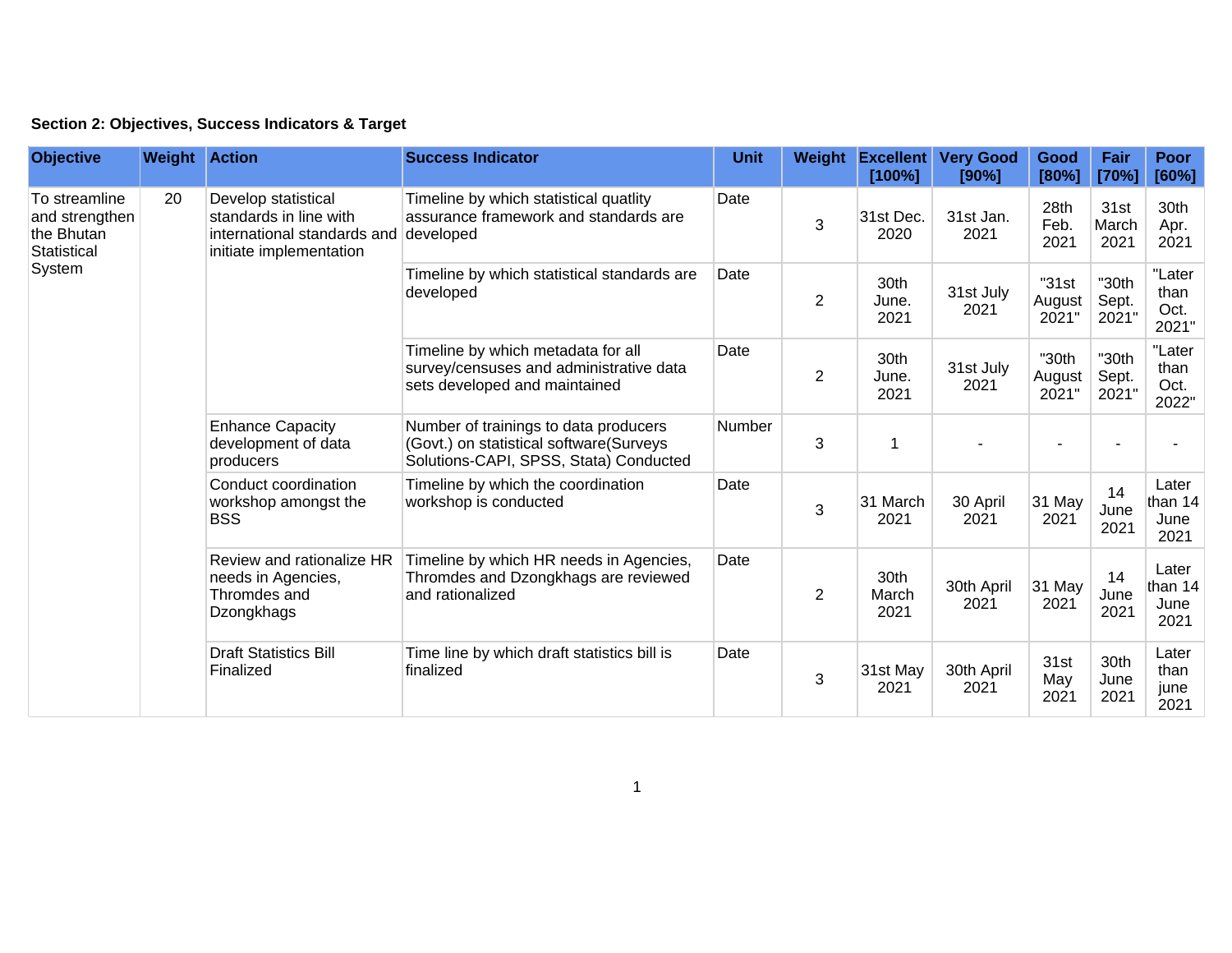| To enable<br>effective and<br>efficient public<br>service<br>delivery                      | 10 | <b>Conduct User Satisfaction</b><br>Survey                                                               | Timeline by which User Satisfaction Survey<br>data analysis and report writing is<br>completed                                   | Date    | 4              | 31st Dec.<br>2020                                | 31st Jan.<br>2021                          | 28th<br>Feb.<br>2021                             | 31st<br>March<br>2021                                  | Later<br>than<br>April<br>2021               |
|--------------------------------------------------------------------------------------------|----|----------------------------------------------------------------------------------------------------------|----------------------------------------------------------------------------------------------------------------------------------|---------|----------------|--------------------------------------------------|--------------------------------------------|--------------------------------------------------|--------------------------------------------------------|----------------------------------------------|
|                                                                                            |    | Provide effective and<br>efficient statistical services                                                  | TAT of surveys/census cleared within 7<br>working days after fulfillment of conditions                                           | Percent | 2              | 100                                              | 90                                         | 80                                               | 70                                                     | 60                                           |
|                                                                                            |    |                                                                                                          | TAT to Provide micro-data in the form of<br>public use files to agencies/persons<br>requesting for it after the request received | Percent | 2.5            | 100                                              | 90                                         | 80                                               | 70                                                     | 60                                           |
|                                                                                            |    |                                                                                                          | Total statistical technical support rendered<br>from amongst total requested                                                     | Percent | 2.5            | 100                                              | 90                                         | 80                                               | 70                                                     | 60                                           |
| To ensure<br>availability of<br>timely, relevant<br>and reliable<br>official<br>statistics | 70 | Collect, compile, analyze<br>and publish monthly,<br>quarterly and annual official<br>statistics reports | Timeline by which Monthly Consumer Price<br>Index (CPI) is published                                                             | Date    | $\overline{2}$ | 30 days<br>after end<br>of the<br>Month          | 45 days after<br>end of the<br>Month       | 60 days<br>after<br>the end<br>of the<br>Month   | 70<br>days<br>after<br>the<br>end of<br>the<br>Month   | Not<br>able to<br>produc<br>e<br>monthl<br>y |
|                                                                                            |    |                                                                                                          | Timeline by which Quarterly Producer Price<br>Index (PPI) published                                                              | Date    | $\overline{2}$ | 60 days<br>after the<br>end of<br>the<br>quarter | 75 days after<br>the end of<br>the quarter | 90 days<br>after<br>the end<br>of the<br>quarter | 100<br>days<br>after<br>the<br>end of<br>the<br>quarte | Not<br>able to<br>produc<br>e                |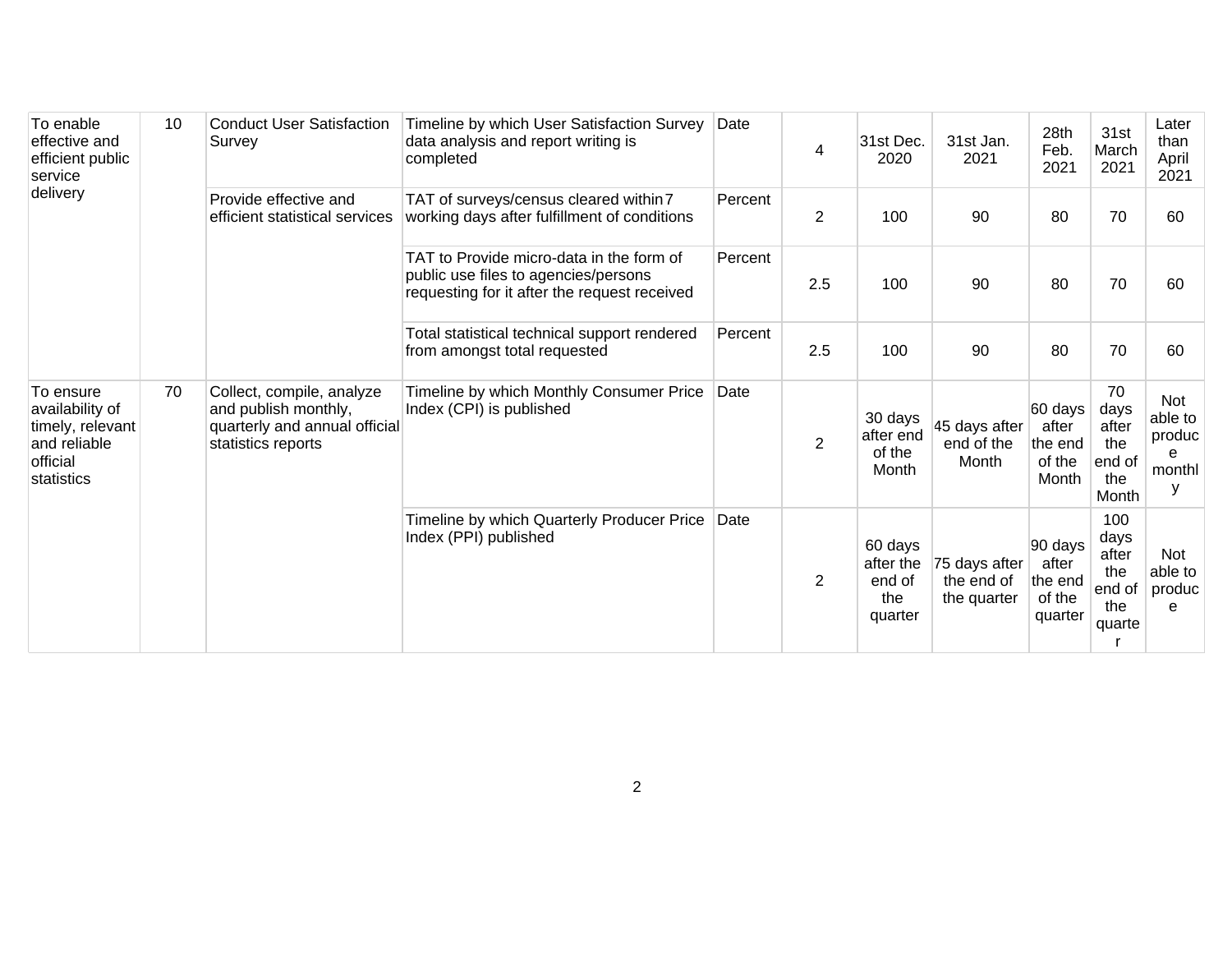| To ensure<br>availability of<br>timely, relevant<br>and reliable<br>official<br>statistics | 70 | Collect, compile, analyze<br>and publish monthly,<br>quarterly and annual official published<br>statistics reports | Timeline by which the quarterly comparative Date<br>Socio-Economic Indicators (SEI) is      |      | 3              | 60 days<br>after end<br>of the<br>quarter                                     | 75 days after<br>end of the<br>quarter                         | 90 days<br>after<br>end of<br>the<br>quarter                                                 | 100<br>days<br>after<br>end of<br>the<br>quarte                         | <b>Not</b><br>able to<br>produc<br>e |
|--------------------------------------------------------------------------------------------|----|--------------------------------------------------------------------------------------------------------------------|---------------------------------------------------------------------------------------------|------|----------------|-------------------------------------------------------------------------------|----------------------------------------------------------------|----------------------------------------------------------------------------------------------|-------------------------------------------------------------------------|--------------------------------------|
|                                                                                            |    |                                                                                                                    | Timeline by which the annual Statistical<br>Yearbook of Bhutan (SYB) is published<br>online | Date | 5              | 31<br>October<br>2020                                                         | 30<br>November<br>2020                                         | 31<br>Decem<br>ber<br>2020                                                                   | 31<br>Januar<br>y 2021                                                  | Later<br>than 31<br>Januar<br>y 2021 |
|                                                                                            |    |                                                                                                                    | Timeline by which the Annual Dzongkhag<br>Statistics (ADS) is published online              | Date | $\mathbf{3}$   | 31st<br>March<br>2021                                                         | 30th April<br>2021                                             | 31st<br>May<br>2021                                                                          | 30th<br>June<br>2021                                                    | Later<br>than<br>30th<br>Jun<br>2021 |
|                                                                                            |    |                                                                                                                    | Timeline by which Vital Statistics Report<br>(VSR) is published                             | Date | $\overline{5}$ | 30th April<br>2021                                                            | 31st May<br>2021                                               | 30th<br>June<br>2021                                                                         | Later<br>than<br>June<br>2021                                           | Later<br>than<br>June<br>2021        |
|                                                                                            |    |                                                                                                                    | Timeline by which International Comparison<br>Program (ICP) data submitted to ADB           | Date | 2              | <b>Three</b><br>weeks<br>before<br>regional<br>data<br>validation<br>workshop | Two weeks<br>before<br>regional data<br>validation<br>workshop | One<br>weeks<br>before<br>regional<br>data<br>validati validati<br><b>on</b><br>worksh<br>op | Two<br>days<br>before<br>region<br>al data<br><b>on</b><br>works<br>hop | <b>Not</b><br>submitt<br>ed          |
|                                                                                            |    |                                                                                                                    | Timeline by which 1st XMPI report is<br>published                                           | Date | 2.5            | 30th<br>Decembe<br>r 2020                                                     | 31st January<br>2021                                           | 28th<br>Feb.<br>2021                                                                         | 31st<br>March<br>2021                                                   | Later<br>than<br>April<br>2021       |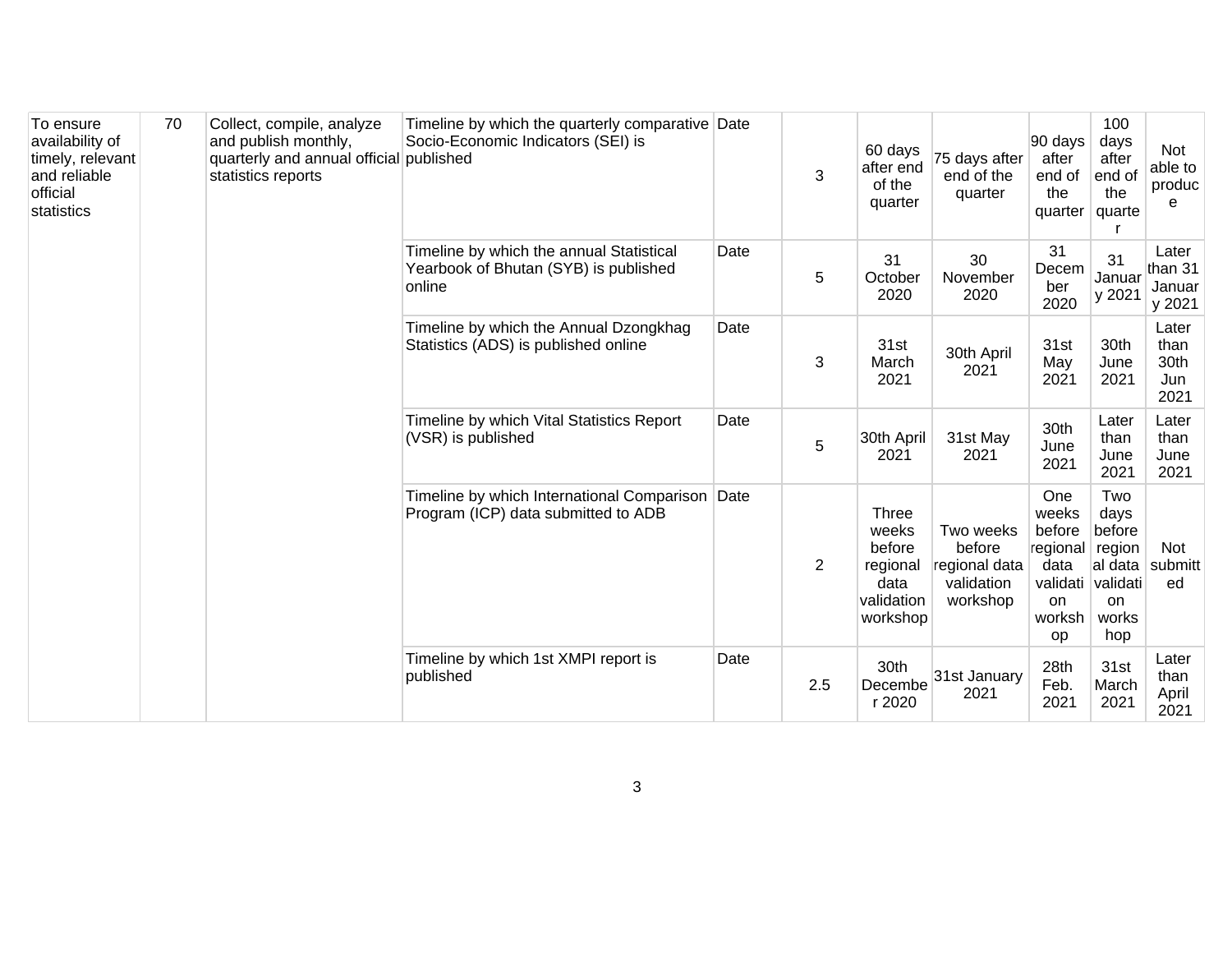| To ensure<br>availability of<br>timely, relevant<br>and reliable<br>official<br>statistics | 70 | Collect, compile, analyze<br>and publish monthly,<br>quarterly and annual official<br>statistics reports | Timeline by which Annual National Accounts Date<br>Statistics (NAS) is published |                                                                                                                                                | $\overline{7}$                                 | 31st<br>October<br>2020                                               | 30th<br>November<br>2020        | 30th<br>Decem<br>ber<br>2020          | 30th                                  | 28th<br>Januar Februa<br>y 2020 ry 2021 |                                       |                                       |                                       |
|--------------------------------------------------------------------------------------------|----|----------------------------------------------------------------------------------------------------------|----------------------------------------------------------------------------------|------------------------------------------------------------------------------------------------------------------------------------------------|------------------------------------------------|-----------------------------------------------------------------------|---------------------------------|---------------------------------------|---------------------------------------|-----------------------------------------|---------------------------------------|---------------------------------------|---------------------------------------|
|                                                                                            |    |                                                                                                          | Timeline by which Environmental Accounts<br>is published                         | Date                                                                                                                                           | 5                                              | 30th<br>Novembe<br>r 2020                                             | 30th<br>December<br>2020        | 15 <sub>th</sub><br>January<br>2020   | 30th<br>Januar                        | 28th<br>Februa<br>y 2020 ry 2021        |                                       |                                       |                                       |
|                                                                                            |    | Conduct the overseas<br>returnee survey                                                                  | Time line by which overseas returnee<br>survey is conducted                      | Date                                                                                                                                           | 3                                              | 31st Oct.<br>2020                                                     | 30th Nov.<br>2020               | 31st<br>Dec.<br>2020                  | 31st<br>Jan.<br>2021                  | Later<br>Jan.<br>2021                   |                                       |                                       |                                       |
|                                                                                            |    | Conduct census on large<br>and medium manufacturing<br>industries                                        | Timeline by which census is conducted                                            | Date                                                                                                                                           | 5                                              | 30th Nov.<br>2020                                                     | 31st Dec.<br>2020               | 31st<br>Jan.<br>2021                  | 28th<br>Feb.<br>2021                  | Later<br>than<br>Feb<br>2021            |                                       |                                       |                                       |
|                                                                                            |    | budget hotel                                                                                             | Conduct census of CSI and Timeline by which the census is conducted              | Date                                                                                                                                           | 2.5                                            | 30th June<br>2021                                                     | Later than<br>30th June<br>2021 | Later<br>than<br>30th<br>June<br>2021 | Later<br>than<br>30th<br>June<br>2021 | Later<br>than<br>30th<br>June<br>2021   |                                       |                                       |                                       |
|                                                                                            |    |                                                                                                          |                                                                                  |                                                                                                                                                | Conduct study on attrition<br>rate of teachers | Timeline by which study on attrition rate of<br>teachers is conducted | Date                            | $\overline{c}$                        | 30th June<br>2021                     | Later than<br>30th June<br>2021         | Later<br>than<br>30th<br>June<br>2021 | Later<br>than<br>30th<br>June<br>2021 | Later<br>than<br>30th<br>June<br>2021 |
|                                                                                            |    |                                                                                                          | to complement<br>conventional data source                                        | Explore the use of Big Data Timeline by which strategy report to use<br>big data as alternative sources of official<br>statistics is published | Date                                           | $\overline{2}$                                                        | 30th June<br>2021               | Later than<br>30th June<br>2021       | Later<br>than<br>30th<br>June<br>2021 | Later<br>than<br>30th<br>June<br>2021   | Later<br>than<br>30th<br>June<br>2021 |                                       |                                       |